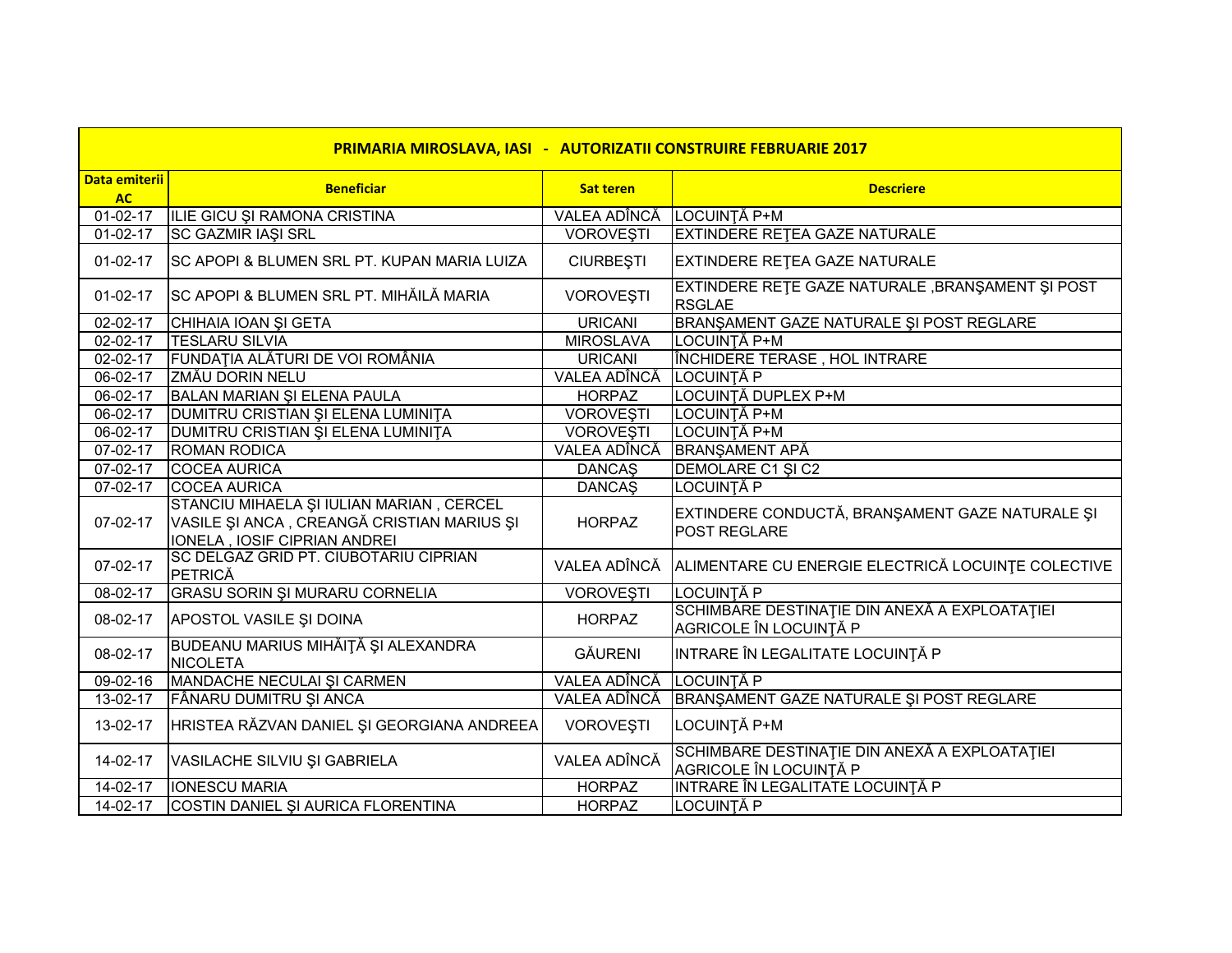| 14-02-17       | FĂRTUȘNEAC FLORINEL ȘI LENUȚA                                         |                   | VALEA ADÎNCĂ   DOUĂ LOCUINȚE DUPLEX P+M                               |
|----------------|-----------------------------------------------------------------------|-------------------|-----------------------------------------------------------------------|
| 15-02-17       | <b>ADOMNIĂI ELENA</b>                                                 | VALEA ADÎNCĂ      | BRANŞAMENT GAZE NATURALE ŞI POST REGLARE                              |
| 15-02-17       | HRISCU DĂNUȚ ȘI MARICICA PRIN SC GAZMIR IAȘI<br><b>SRL</b>            | <b>VOROVESTI</b>  | BRANSAMENT GAZE NATURALE SI POST REGLARE                              |
| 15-02-17       | HORVATH CRISTINA MARIANA PRIN SC GAZMIR IAȘI<br><b>SRL</b>            | <b>GĂURENI</b>    | BRANŞAMENT GAZE NATURALE ŞI POST REGLARE                              |
| 15-02-17       | ANTON ADRIAN DAN ŞI CARMEN VASILICA PRIN SC<br><b>GAZMIR IAŞI SRL</b> | <b>BRĂTULENI</b>  | BRANŞAMENT GAZE NATURALE ŞI POST REGLARE                              |
| 15-02-17       | SIMOTA IONUT DANIEL PRIN SC APOPI & BLUMEN<br><b>SRL</b>              | <b>MIROSLAVA</b>  | EXTINDERE REȚEA GAZE NATURALE, BRANȘAMENT ȘI POST<br>REGLARE MĂSURARE |
| 15-02-17       | VICOL VASILE ȘI MIHAELA PRIN SC GAZMIR IAȘI<br><b>SRL</b>             | <b>CIURBEȘTI</b>  | BRANŞAMENT GAZE NATURALE ŞI POST REGLARE                              |
| 16-02-17       | GRIGORAȘ MARIAN PRIN SC APOPI & BLUMEN SRL                            | <b>MIROSLAVA</b>  | EXTINDERE RETEA GAZE NATURALE STR.C.MAVROCORDAT                       |
| 16-02-17       | ROS GABRIEL PRIN SC APOPI & BLUMEN SRL                                | <b>VOROVEȘTI</b>  | EXTINDERE RETEA GAZE NATURALE                                         |
| 16-02-17       | MIRON MIHAI FLORIN ȘI EMANUELA                                        | <b>VOROVEŞTI</b>  | LOCUINȚĂ D(parțial)+P+M                                               |
| 16-02-17       | BAŞAG TEOFANA ŞI BICER CLAUDIO PETRONEL                               | VALEA ADÎNCĂ      | LOCUINȚĂ P+M                                                          |
| 16-02-17       | STOLNICEANU IOSIF ȘI BONȚU LIA MARIANA                                | <b>HORPAZ</b>     | LOCUINȚĂ P                                                            |
| 16-02-17       | STOLNICEANU IOSIF ȘI BONȚU LIA MARIANA                                | <b>HORPAZ</b>     | LOCUINȚĂ P                                                            |
| 17-02-17       | ROTARU GABRIEL IULIAN ȘI CORINA                                       | <b>URICANI</b>    | LOCUINȚĂ P                                                            |
| 17-02-17       | VIERU CIPRIAN SANDU ȘI ECATERINA                                      | <b>MIROSLAVA</b>  | LOCUINȚĂ P                                                            |
| 17-02-17       | <b>CIORNEI CONSTANTIN</b>                                             | VALEA ADÎNCĂ      | INTRARE ÎN LEGALITATE LOCUINȚĂ P                                      |
| 20-02-17       | STOLNICEANU IOSIF ȘI BONȚU LIA MARIANA                                | <b>HORPAZ</b>     | LOCUINȚĂ P                                                            |
| 20-02-17       | TEODORESCU ANDREI LUCIAN                                              | <b>HORPAZ</b>     | LOCUINȚĂ P                                                            |
| 20-02-17       | TUDOSE FLORIN COSTEL ȘI DANIELA PRIN SC<br><b>GAZMIR IAŞI SRL</b>     | VOROVEȘTI         | BRANŞAMENT GAZE NATURALE ŞI POST REGLARE                              |
| $20 - 02 - 17$ | VĂCARU MIHAI IULIAN                                                   | <b>MIROSLAVA</b>  | <b>LOCUINȚĂ P</b>                                                     |
| 20-02-17       | <b>HULUBEI EMANUEL</b>                                                | <b>HORPAZ</b>     | LOCUINȚĂ P                                                            |
| $20 - 02 - 15$ | <b>TEODORESCU ANDREI LUCIAN</b>                                       | <b>HORPAZ</b>     | LOCUINȚĂ P                                                            |
| $20 - 02 - 17$ | <b>HULUBEI EMANUEL</b>                                                | <b>HORPAZ</b>     | <b>LOCUINȚĂ P</b>                                                     |
| 20-02-17       | STOLNICEANU IOSIF ȘI BONȚU LIA MARIANA                                | <b>HORPAZ</b>     | LOCUINȚĂ P                                                            |
| 21-02-17       | <b>VASILIU TATIEANA</b>                                               | VALEA ADÎNCĂ      | LOCUINȚĂ P                                                            |
| 21-02-17       | TALPAN ROMEO ALEXANDRU                                                | <b>CORNEȘTI</b>   | LOCUINȚĂ P+E                                                          |
| 21-02-17       | <b>TATARU VALENTIN</b>                                                | <b>PROSELNICI</b> | INTRARE ÎN LEGALITATE LOCUINȚĂ P                                      |
| $21-02-17$     | <b>VICOL SORIN CONSTANTIN</b>                                         | <b>HORPAZ</b>     | LOCUINȚĂ P+M                                                          |
| 22-02-17       | ŞTEFAN IOAN ŞI RODICA                                                 | <b>HORPAZ</b>     | INTRARE ÎN LEGALITATE LOCUINȚĂ P                                      |
| 22-02-17       | <b>VASILACHE IOANA RALUCA</b>                                         | VALEA ADÎNCĂ      | EXTINDERE RETEA, BRANŞAMENTE GAZE NATURALE ŞI<br>POSTURI REGLARE      |